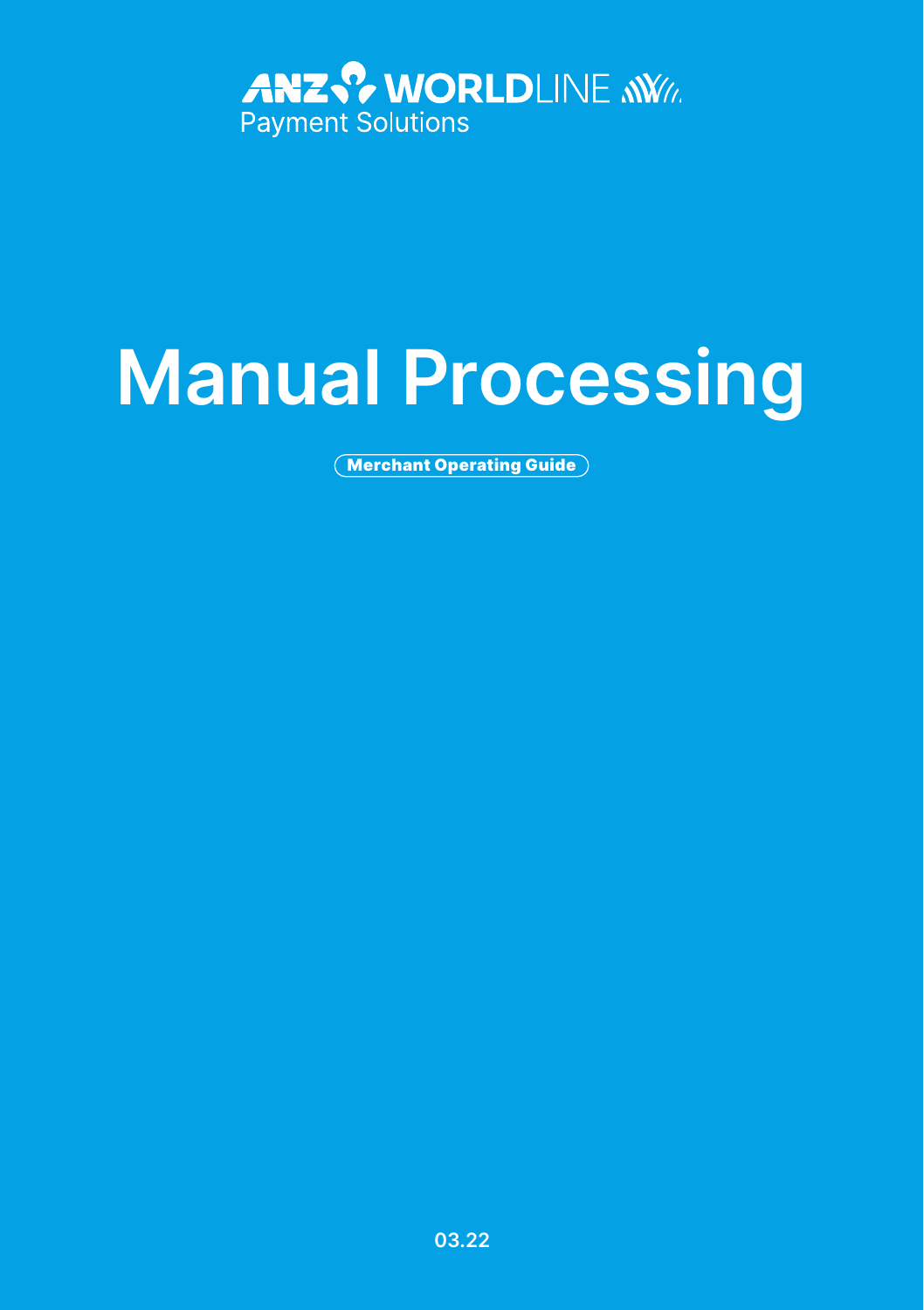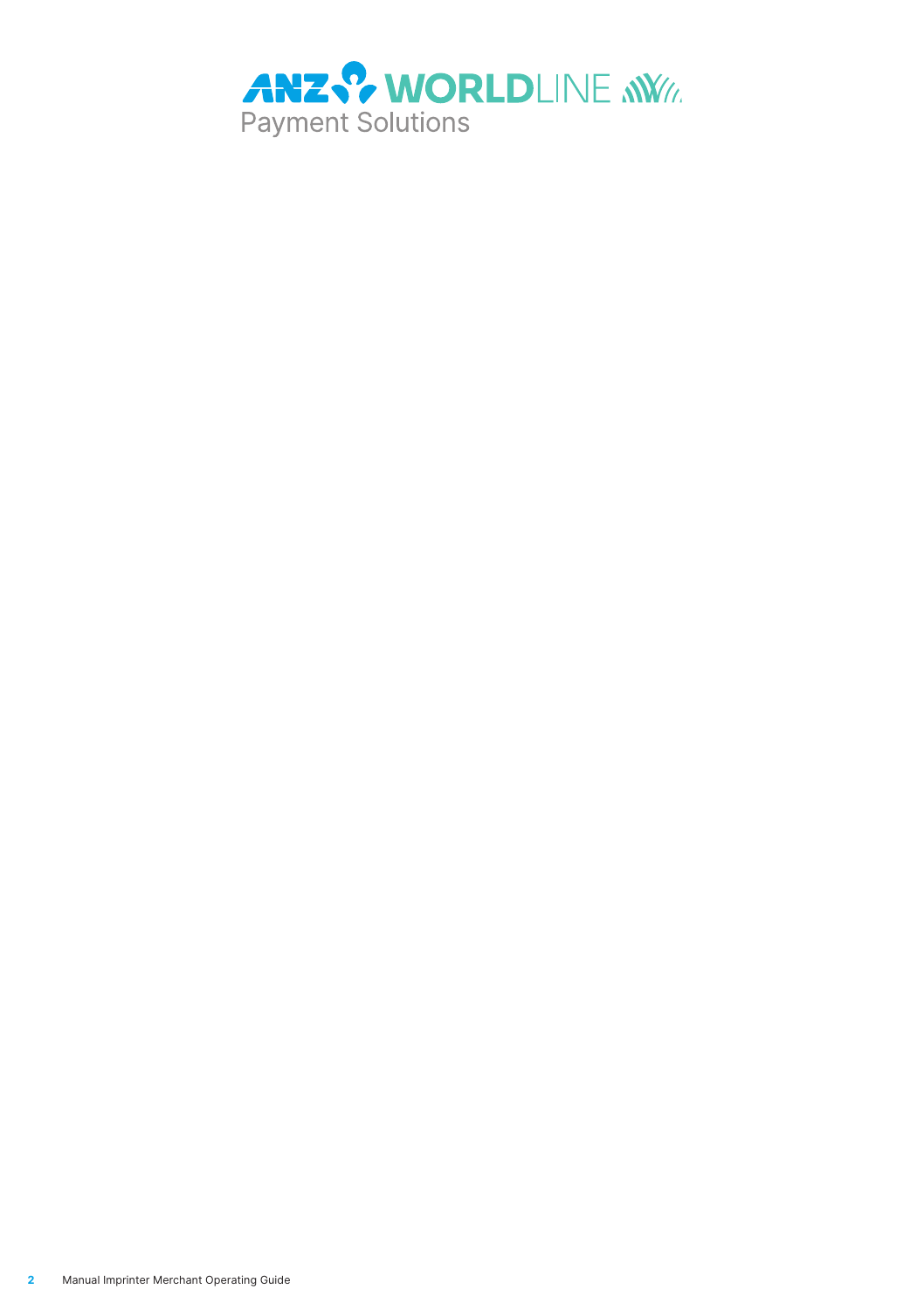### **Contents**

| 1.  | <b>Welcome</b>                                                                                  | 4               |
|-----|-------------------------------------------------------------------------------------------------|-----------------|
| 2.  | <b>Important Contact Details</b>                                                                | 4               |
| 3.  | <b>Floor Limits and Authorisations</b>                                                          | 5               |
| 4.  | <b>Fraud Minimisation</b>                                                                       | 6               |
| 5.  | Security Tips for Mail, Telephone and Internet Order Merchants<br>(for approved Merchants only) | $\overline{7}$  |
| 6.  | <b>Processing a Sale</b>                                                                        | 8               |
| 7.  | <b>Processing a Refund</b>                                                                      | 8               |
| 8.  | <b>Banking Vouchers</b>                                                                         | 10              |
| 9.  | <b>Errors and Disputes</b>                                                                      | 11              |
| 10. | <b>Security of Information</b>                                                                  | 12 <sup>2</sup> |
| 11. | <b>Stationery</b>                                                                               | 13              |
| 12. | <b>Change of Business Details</b>                                                               | 13              |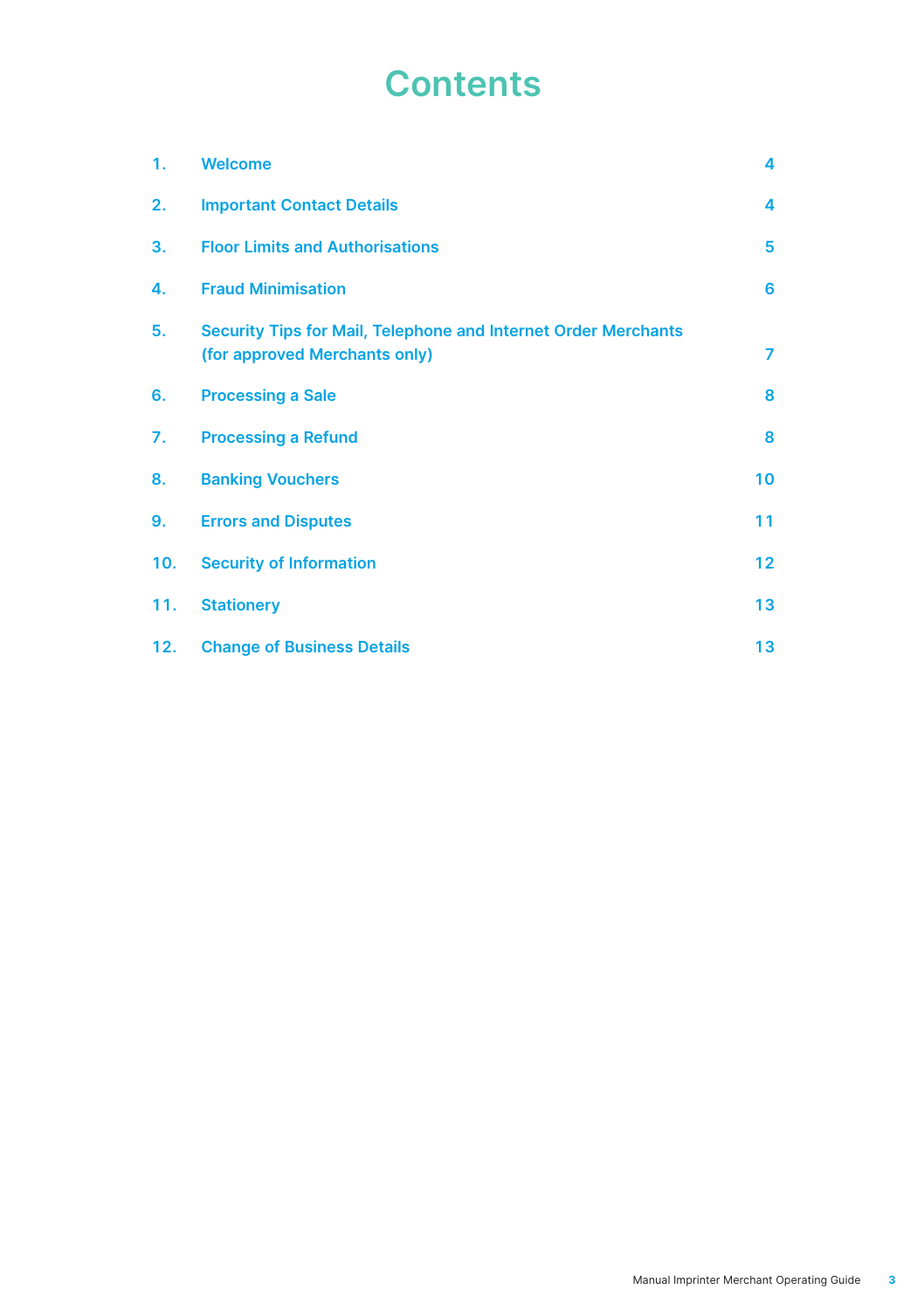### **1. Welcome**

<span id="page-3-0"></span>**We are excited to welcome you as an ANZ Worldline Payment Solutions Merchant and look forward to a long association with you. This operating guide provides you with information about processing and banking credit card transactions manually, obtaining Authorisation and fraud prevention. Please take time to read this manual thoroughly and ensure that your staff read it too.**

#### **MERCHANT AGREEMENT**

Your ANZ Worldline Payment Solutions Merchant Operating Guide contains valuable information and important requirements relating to the operating procedures for your Terminal. Instructions in this Guide form part of your ANZ Worldline Payment Solutions Merchant Operating Guide and may be changed or replaced by us in accordance with the terms of the merchant agreement.

ANZ Worldline Payment Solutions strongly recommends that you follow the security checks and procedures in this guide. These checks and procedures will assist you in identifying and minimising fraudulent, invalid or unacceptable

transactions. Your Merchant Agreement sets out, in detail, the circumstances in which you will be liable for such transactions. You should read your Merchant Agreement carefully.

ANZ Worldline Payment Solutions may conduct an investigation if a Transaction is believed to be fraudulent. The operators of the applicable card schemes may also conduct their own investigations.

If it is found that you have processed invalid or unacceptable transactions you may also be liable for the value of those transactions. See your Merchant Agreement for more details.

### **2. Important Contact Details**

| <b>ANZ Worldline Payment Solutions</b> | 1800 039 025 (24/7)                                                                      |
|----------------------------------------|------------------------------------------------------------------------------------------|
| E-mail                                 | merchant@worldline.anz.com                                                               |
| Online Stationery Ordering             | anzworldline.com.au or 1800 039 025 (OPT 1, 1)                                           |
| <b>Manual Authorisations</b>           |                                                                                          |
| Mastercard® and Visa                   | 1800 999 205 (Option 1)                                                                  |
|                                        | Note: Calls to a 1800 number from a mobile phone will incur normal mobile phone charges. |
| <b>Merchant Details</b>                |                                                                                          |

Merchant Number (please quote last 7 digits when calling)

 $1 1 1 1 1 1 1 1 1 1 1$ 

#### **Floor Limits**

| M.               | . |  |  |  |  |  |  |  |
|------------------|---|--|--|--|--|--|--|--|
| $V$ ica<br>۰ iba |   |  |  |  |  |  |  |  |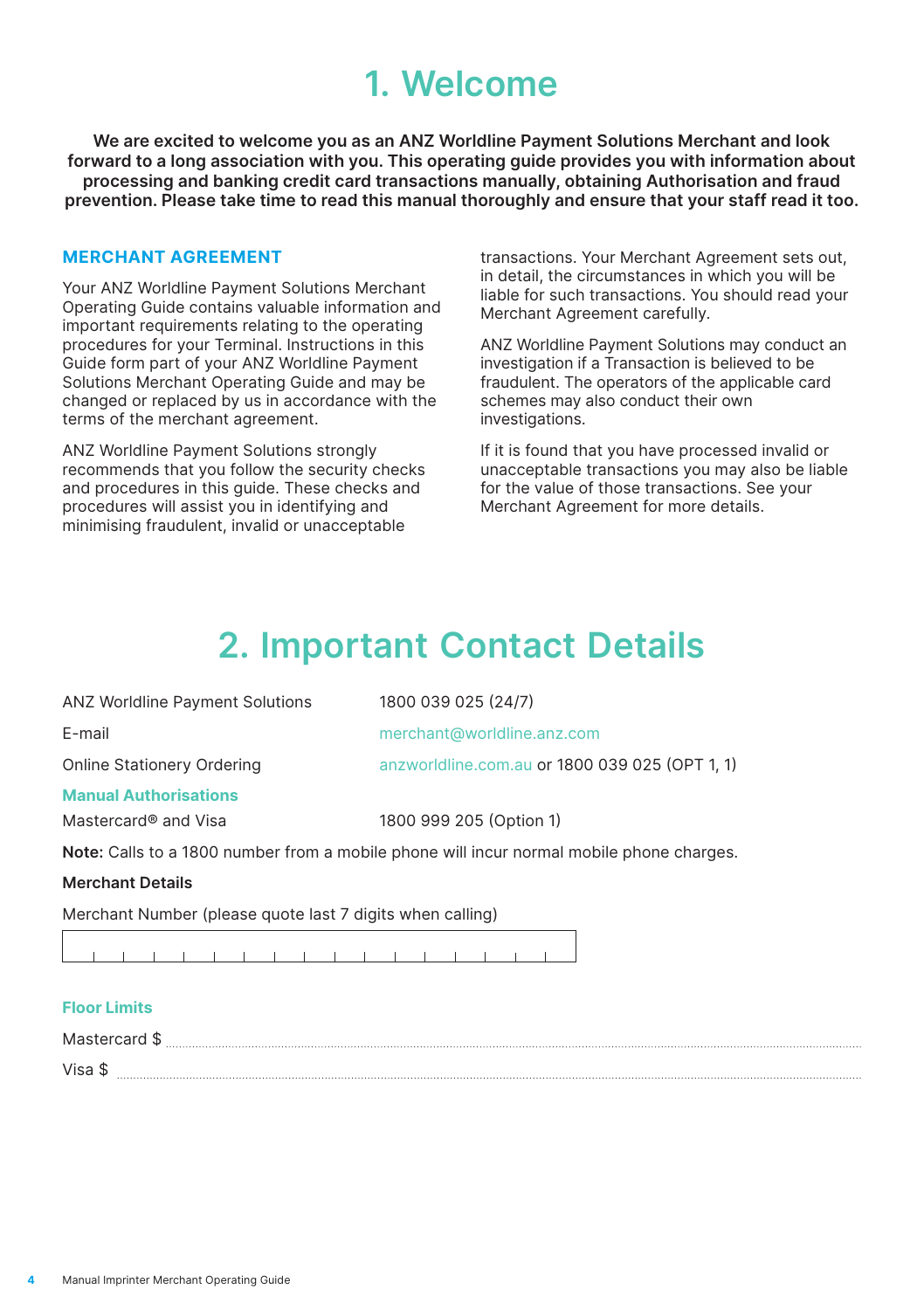### **3. Floor Limits and Authorisations**

<span id="page-4-0"></span>A Floor Limit is a dollar amount set for a particular type of card Transaction processed via your Merchant Facility. Your Letter of Offer outlines the Floor Limit specific to your business. When processing a Transaction manually which is over your Authorised Floor Limit, you must phone the Authorisation Centre to verify that the account has sufficient funds available to cover the Transaction. If you do not obtain approval for transactions above your Authorised Floor Limit, you risk the Transaction being dishonoured (charged back). Please remember that "Authorisation" does not amount to verification that the Transaction is genuine.

"Authorisation" of a Transaction by ANZ Worldline Payment Solutions does not mean authentication of the customer. Authorisation only confirms that the card number is a valid card number and that there are sufficient funds in the account. Authorisation does not prevent the Transaction being charged back if, for example, the credit card details were stolen and the true cardholder disputes the Transaction.

Despite a Transaction being "Authorised", the merchant bears the risk that the customer is not the true cardholder. Important points to remember are:

- Authorisation of the Transaction does not mean that the true cardholder has authorised the transaction;
- Authorisation does not protect the merchant from Chargeback: and
- the bank cannot guarantee the Transaction is being conducted by the true cardholder.

Please note that a Transaction may still be dishonoured (charged back) for other reasons **even if approval has been given by the Authorisation Centre**.

For example:

- when the card is not present and a Transaction is processed without the cardholder's permission or
- where you did not obtain an imprint of the card (manually or electronically) on the Transaction receipt.

When you contact the Authorisation Centre to authorise a Transaction, it will either be approved or declined. If the Transaction is declined, please advise the customer to contact the card Issuer (bank that issued the card) and seek an alternative method of payment.

### **AUTHORISATION DECLINED**

If you are told not to accept a card, seek an alternative method of payment.

If the customer cannot pay by card or by an alternative means of payment, reclaim the goods where possible. If the goods cannot be reclaimed (eg. food items), take a description of the person or ask them to provide photographic identification such as a driver's licence. If unsuccessful in reclaiming the goods or securing an alternative method of payment from the customer, report the incident to the Police.

### **CANCELLING AN AUTHORISATION**

An Authorisation reduces the available funds on a cardholder's card so you should cancel a Authorisation when your customer does not proceed with a sale. You can cancel a Credit card Authorisation by calling 1800 999 205 (option 3).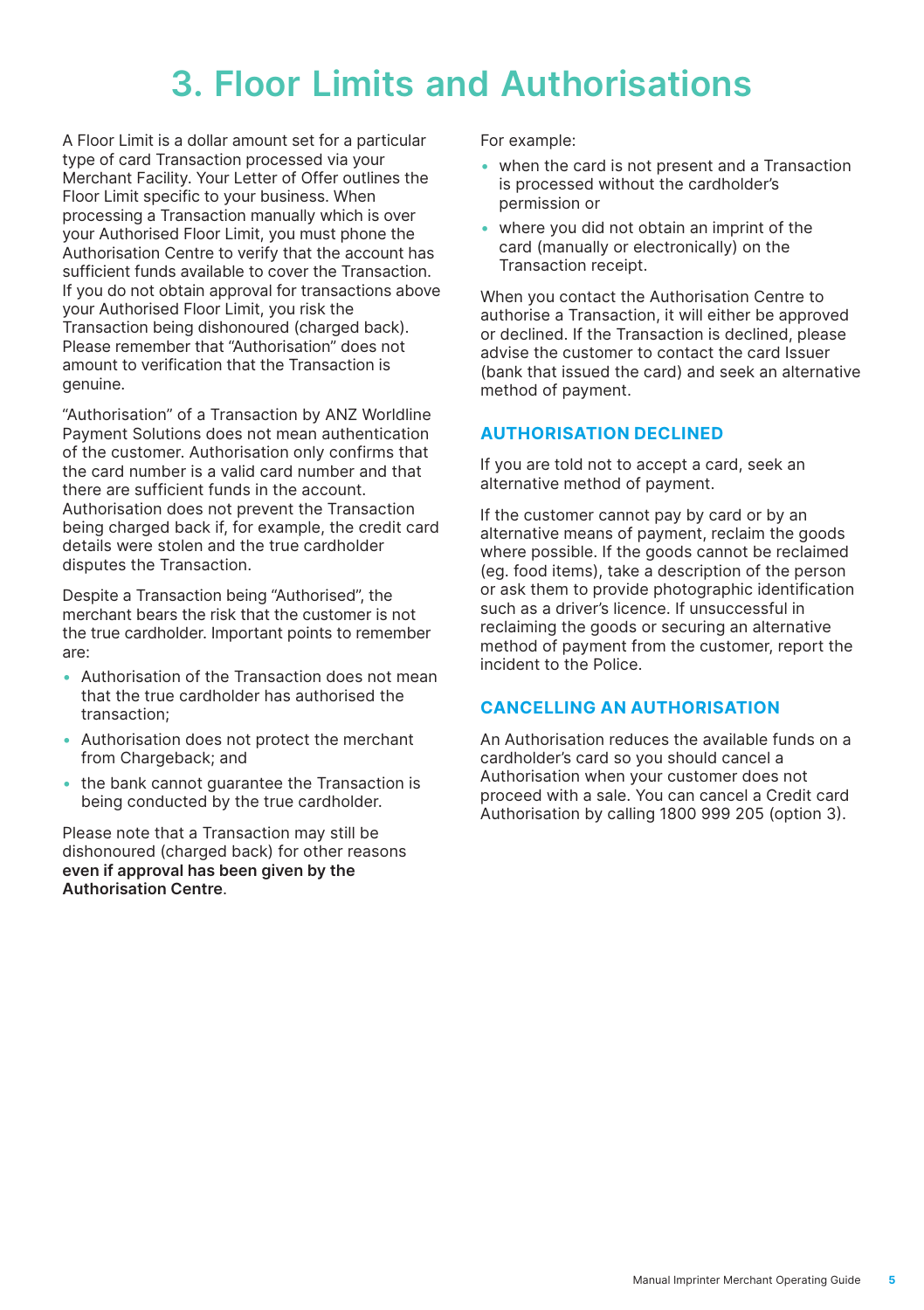## **4. Fraud Minimisation**

### <span id="page-5-0"></span>**The following procedures are vital in helping you identify and minimise fraudulent credit card transactions processed through your Merchant Facility.**

#### **Before Commencing any Transaction:**

- Confirm that you are authorised to accept that particular card
- Check to see if the card appears damaged or altered.

### **Card Front:**

- Ensure that the name on the card is appropriate to the customer. Identity theft may have occurred if you are presented with a card containing the name of a cartoon character, a feminine name on a card presented by a male or other questionable scenarios
- The printing on the card should look professional
- The card must have current validity dates (a card can only be used from the first day of the 'valid from' month to the last day of the 'until end' month)
- Cards should look 3-dimensional and contain familiar security features such as a hologram, signature panel and CVC (explanation to follow). It should not appear suspicious or be made of inferior material.

**Note:** A merchant is not permitted to process a manual Transaction on an unembossed credit card as they run the risk of the Transaction being dishonoured (charged back).

### **DURING THE TRANSACTION**

#### **Check the signature:**

- The card should be signed on the signature panel
- The signature or signature panel should not appear to have been altered
- The customer's signature on the Transaction voucher should match the signature on the card.

#### **Be Alert for Customers Acting Suspiciously or Who:**

- Appear nervous, overly talkative or in a hurry
- Arrive at closing time
- Try to rush you or upset your concentration
- Carry the card loose or by itself
- Have no means of identification
- Make numerous purchases under your Authorised Floor Limit
- Make purchases without regard to size, quality or price of goods
- Ask for transactions to be split
- Ask for the Transaction to manually entered
- Sign the voucher or Transaction voucher slowly or unnaturally.

#### **Other Ways to Help Safeguard**

- Do not let anyone service or remove your equipment without first providing adequate identification
- If you make an imprint of the card, make sure the black carbon sheets are destroyed
- Hold on to the card until you have completed the security checks and obtained authorisation for the transaction.

#### **What To Do if You are Suspicious**

• Ask for photographic identification (eg. a driver's licence or passport) and check that the details match the cardholder's name. Record the details on your copy of the Manual Transaction voucher or the printed Transaction voucher.

### **SPLIT TICKET TRANSACTIONS**

The Transaction is invalid and may be charged back to the Merchant if, in ANZ Worldline Payment Solutions' reasonable opinion, the Transaction relates to one or more purchases made in the same Merchant establishment which have been split into two or more transactions in an attempt to avoid your Authorised Floor Limit.

### **DAMAGED CARDS**

Damaged credit cards can be processed at your discretion, however, the risk of processing damaged cards remains with you as the Merchant.

When processing a sale with a damaged credit card, always seek Authorisation (even if the sale is under the Floor Limit).

ANZ Worldline Payment Solutions will not honour a Transaction when a damaged card is found to be invalid.

When the sale is Authorised, record the Authorisation Number on the voucher, review information that proves the true identity of the customer and record the details on the sales voucher eg. driver's licence number.

Refer the customer to their card Issuer to arrange for a replacement card.

### **CARDS LEFT AT PREMISES**

From time to time customers may accidentally leave their debit or credit cards behind at your premises. To ensure any potential fraud is minimised and to better align with broader industry practices, a change to existing handling process is required.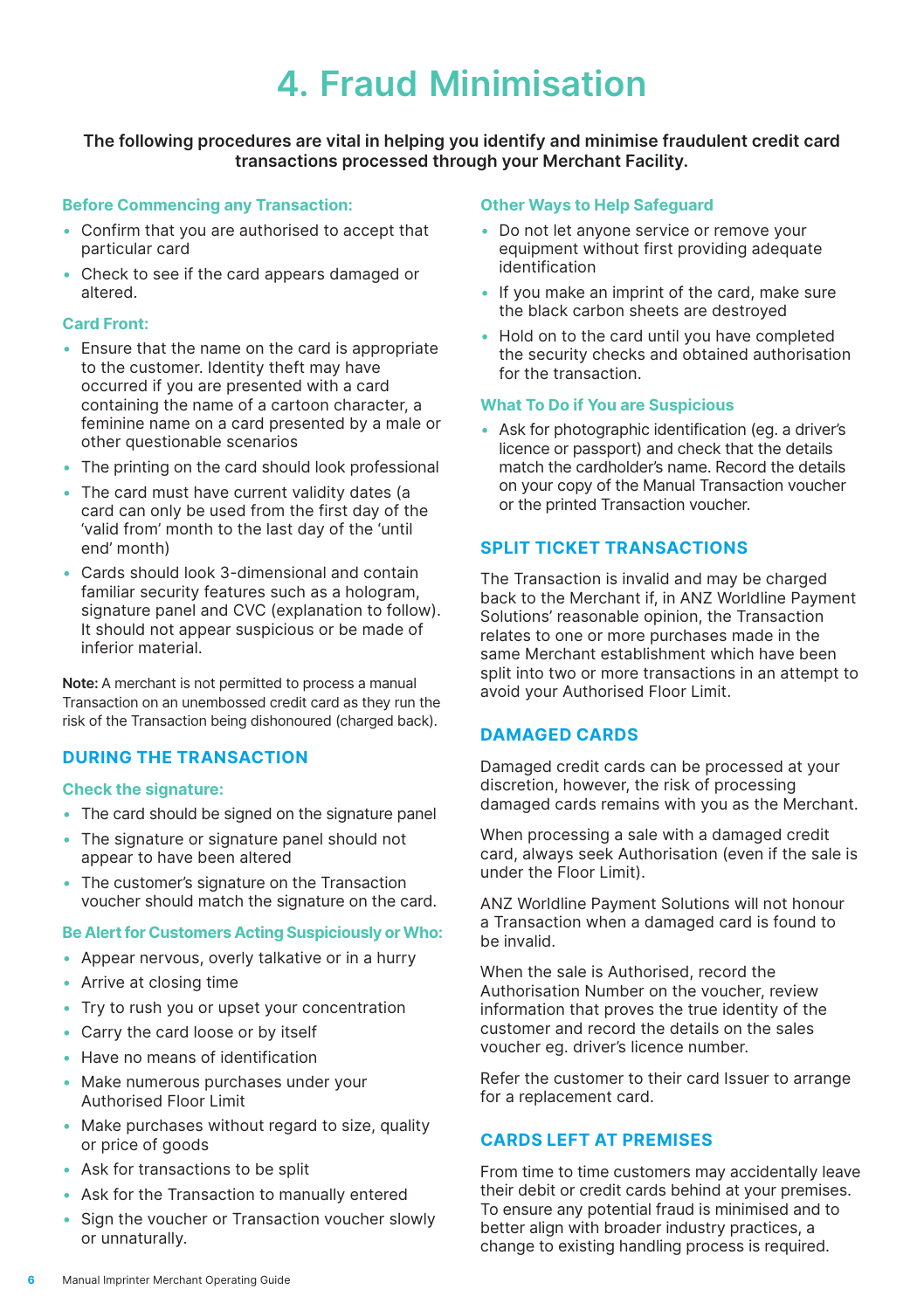<span id="page-6-0"></span>Upon discovering a card left at your premises, you are to perform the following tasks:

- Retain the card in a safe place for a period of up to two business days;
- Hand the card to the customer claiming the card only after having established the claimant's identity by comparing signatures; and
- If the requisite two business days have passed, destroy the card.

Should the cardholder enquire about their missing card, instruct them to contact their issuing institution.

### **5. Security Tips for Mail, Telephone and Internet Order Merchants (for approved Merchants only)**

**Note:** Where an Authorisation is obtained for a Transaction, it does not guarantee that the Transaction is being made legitimately by the customer. An Authorisation on a Mail, Telephone (MOTO) or Internet Order Transaction may be Authorised on a card or card number which has been stolen or fraudulently used.

The following procedures are vital in helping you identify and minimise fraudulent credit card transactions.

- Obtain the credit card number, expiry date, customer's full name, address and contact telephone number
- For telephone orders, record the name of the caller
- Do not accept an order or process a Transaction from anyone other than the cardholder
- Obtain Authorisation for all Transaction amounts over your Authorised Floor Limit
- Obtain an Authorisation if you have any doubts about a Transaction
- Check the telephone directory to verify the customer's name, address and telephone number
- For telephone orders, wait for a short period of time after the call is terminated, call the given contact telephone number and ask for the caller. Confirm the details of the order and record the date and time that you spoke with the person
- If a person who has ordered goods by telephone or over the Internet notifies you that they will be attending your premises to pick up the goods, advise them that they will be required to present their credit card to you at the time to confirm the details given by telephone or over the Internet. Take an imprint of the card and obtain a signature when it is presented
- Ensure deliveries are always made by your courier or a reputable courier engaged by you rather than your customer
- Ensure that the person making the delivery delivers the goods to a person inside the delivery premises or that the person collecting the goods comes from inside the premises. The person making the delivery should also obtain the signature and printed name of the person who accepts the delivery of the goods. Delivery couriers should be suspicious of people who approach them outside a delivery address eg. on a veranda when they arrive at the address or if they are met outside on the footpath
- Where delivering to company premises, ensure that the person accepting the delivery is an employee of the company. Request proof of identity and obtain a signature
- Deliveries should not be made to parks, carparks or public places
- Deliveries should not be left at unattended premises
- Deliveries should not be made to hotels, motels or Post Office boxes
- Provide your customer with a receipt number for the Transaction and maintain a record of that receipt number for **at least 30 months**
- Extra caution is necessary when dealing with orders from overseas
- For transactions you consider to be high value, it may be prudent to request the customer to fax the front and back of their credit card to you as well as suitable identification such as a driver's licence.

**Adopting some or all of these suggestions does not guarantee that you will avoid credit card fraud. Your liability for credit card fraud is detailed in your Merchant Agreement.**

**If you are suspicious of any transactions, contact the Authorisation Centre shown in this guide prior to dispatching the goods.**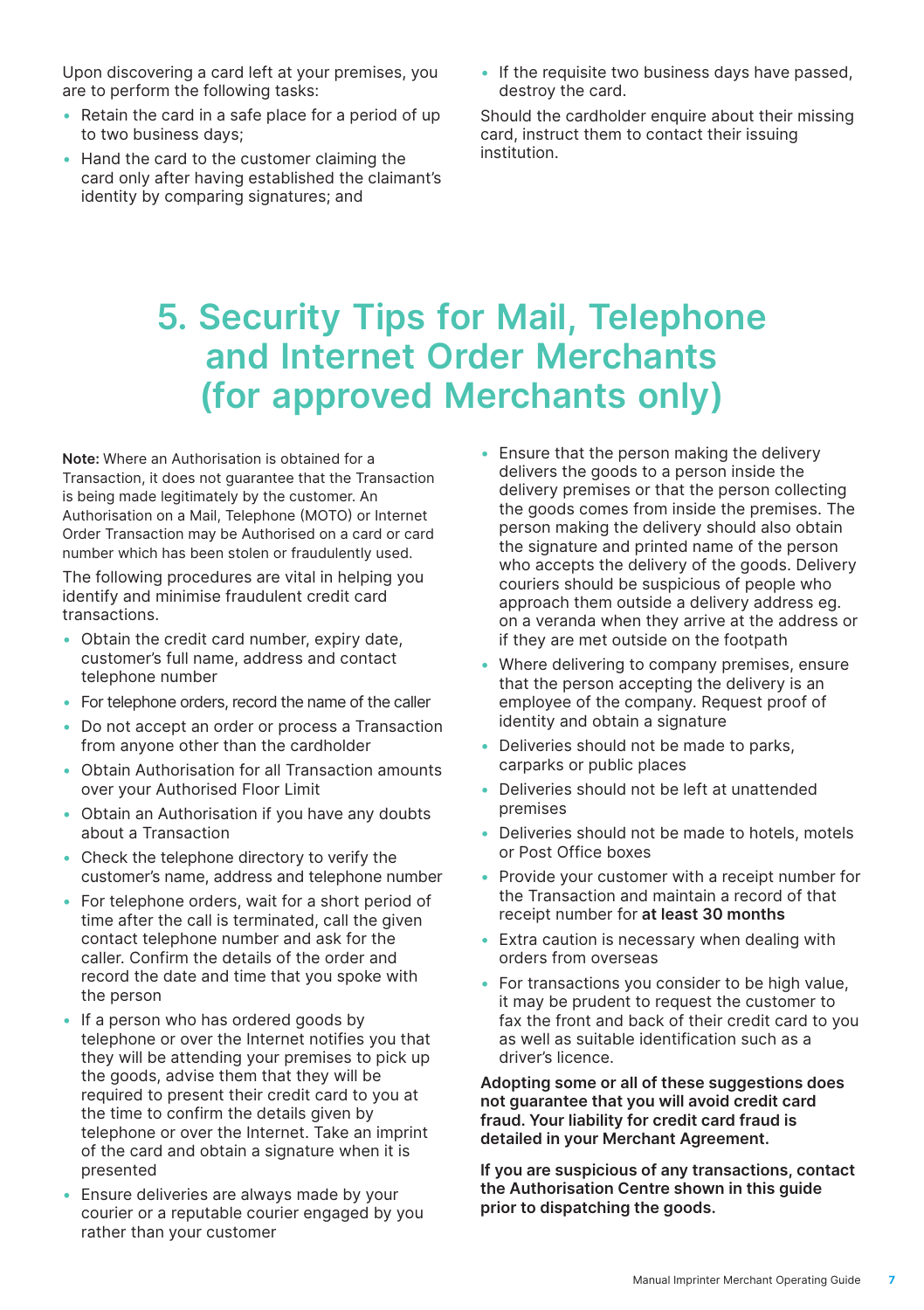### **6. Processing a Sale**

- <span id="page-7-0"></span>• Perform security checks described in section 4 - Fraud Minimisation
- Imprint the customer's card onto the sales voucher
- Remove the cover sheet as well as its attached carbon and destroy
- Check that the imprinted details are clear
- Complete the voucher entering the final amount
- Have your customer sign the voucher
- Compare the signature on the voucher with that on the card.

If they do not match, do not complete the Transaction and seek an alternative form of payment. Contact the Authorisation Centre on 1800 999 205.

Remember to seek Authorisation for all purchases over your Floor Limit.

**Reminder:** A merchant is not permitted to process a manual Transaction on an unembossed credit card as they run the risk of the Transaction being dishonoured (charged back).

#### **To Obtain Authorisation, Contact the Authorisation Centre**

If the Transaction is approved, record the Authorisation Number on the voucher.

If the Transaction is declined, seek an alternative method of payment and advise the customer to contact their card Issuer.

When the Transaction is in order, hand the customer the yellow (Customer) copy of the voucher and their card. Retain the Merchant copy for your records and the Bank copy for banking.

| 4564<br>6339 9999                                                                                                      | 9995                                                                                                                                                        | 55                                                 | 15906                                                                    |                                                                                                                       |
|------------------------------------------------------------------------------------------------------------------------|-------------------------------------------------------------------------------------------------------------------------------------------------------------|----------------------------------------------------|--------------------------------------------------------------------------|-----------------------------------------------------------------------------------------------------------------------|
| С<br>06/97<br>07/94<br>SIMON<br><b>MR</b><br>L CLARKE                                                                  | Authorisation No.<br>70<br>್ರಿ<br>$\leq$<br>0<br>$\circ$<br><b>Oty. Description</b>                                                                         | Day<br>$\circ$<br>$\circ$<br>$\ddot{+}$<br>Dollars | Month<br>Year<br>6<br>೨<br>1                                             | alles<br>Cents                                                                                                        |
| 420297<br>4<br>979<br>613<br>018<br>4<br>1352<br>03<br>20<br>$\overline{\phantom{a}}$<br>-3<br>SAILBOARD<br><b>INN</b> | ı Board<br>Validity<br><i>I</i> Wetsuit<br>Dates <sup>1</sup><br>$F_{\mu}$<br>Dept.<br><b>Sales</b><br>Clerk<br>Tick one<br>Voucher<br>$A^{\prime}$<br>Int, | Total<br><b>SA</b><br>$\mathbf{r}$                 | 875<br>$\theta$<br>٩<br>2,7<br>$\mathbf{2}$<br>$\circ$<br>$\overline{1}$ | $\circ$<br>$\overline{\phantom{0}}$<br>Copy<br>$\circ$<br>$\circ$<br>$\circ$<br>$\circ$<br>Bank<br>$\circ$<br>$\circ$ |
| SYDNEY<br><b>NSW</b>                                                                                                   | Cardholder's Signature<br>(maybor)<br>SL Clarke                                                                                                             |                                                    |                                                                          | I acknowledge receipt<br>for services and goods<br>and liability for charges<br>as recorded hereon.                   |

### **7. Processing a Refund**

If a refund is required on a Transaction which has not been processed, you must cancel the Authorisation if already obtained. Refer to section 3 Floor Limits and Authorisations for details on how to cancel an Authorisation.

Refunds are easy to process if a customer returns goods purchased from you or for services terminated or cancelled.

### **VISA AND MASTERCARD**

For any goods purchased with a Visa or Mastercard scheme card that is accepted for return, or for any services that are terminated or cancelled, or where any price adjustment is made, you must first attempt to process the refund (credit transaction) to the same card that was

used for the original purchase transaction.

If the card that was used for the original purchase transaction is not available (e.g. it is expired) and therefore a refund is required to be processed by other means, please ensure you keep all supporting documentation to show:

- the method used to refund:
- the cardholder contact details; and
- details of the original purchase.

This is in order to provide evidence if a chargeback claim is submitted. However, this does not guarantee you will not be liable in the event of a chargeback claim.

Provided that you have adequate supporting documentation proving that the original purchase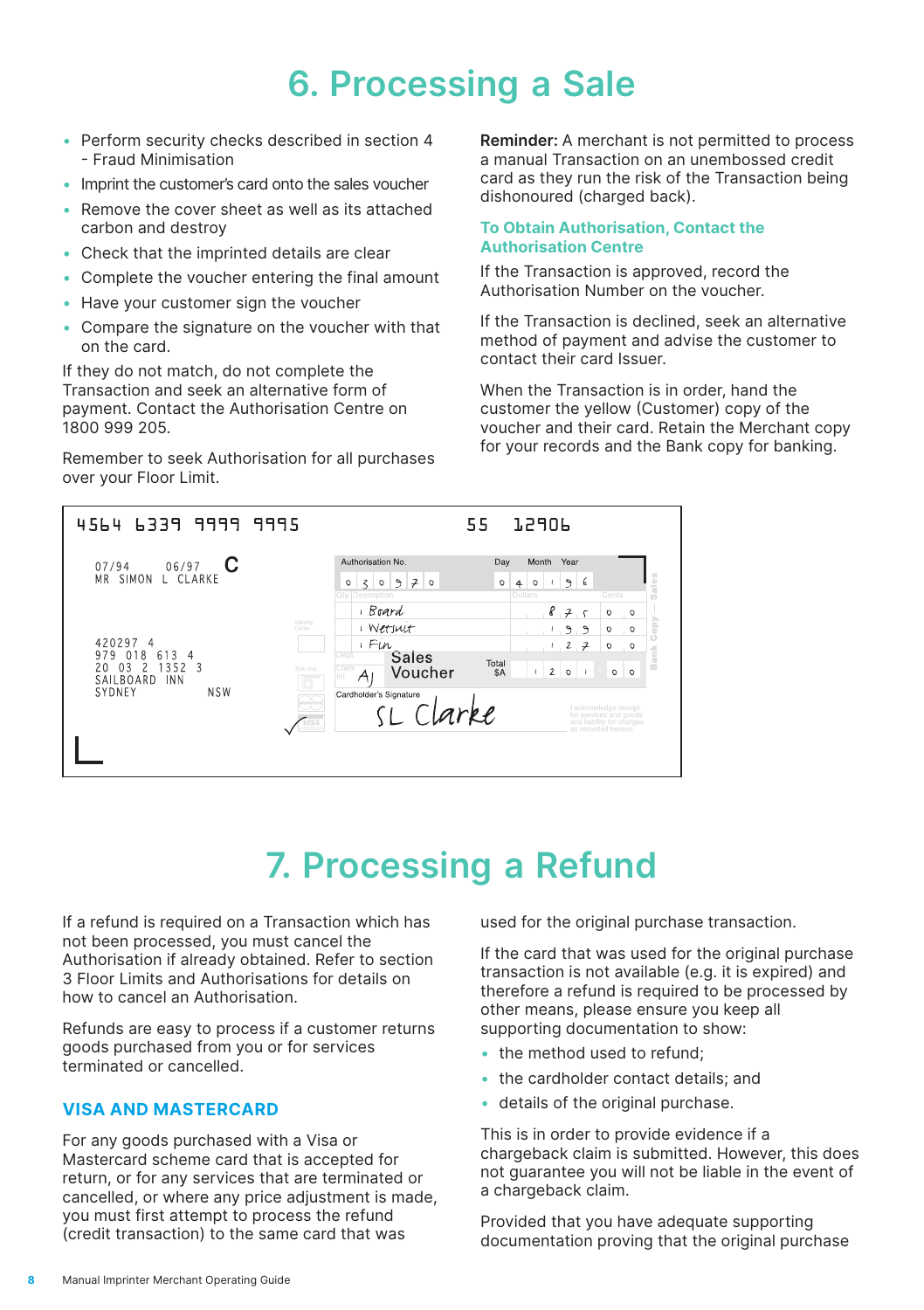transaction took place on the original card, you may process the refund onto an alternate card, which belongs to the same cardholder as the card used for the original purchase transaction, under any of the following types of circumstances:

- The original account is no longer available or valid (for example, the original card has been replaced due to expiration or being reported lost or stolen)
- The authorisation request for the refund transaction was declined by the issuer.

When a refund cannot be processed to the original card or to an alternate card, and provided that you have adequate supporting documentation proving that the original purchase transaction took place on the original card you may offer an alternate form of refund (for example, cash, cheque, in-store credit, prepaid card, etc.), under any of the following types of circumstances:

- The refund is made to a recipient of a gift (instead of to the cardholder who made the original purchase)
- The original sale took place on a Visa or Mastercard prepaid card, which has since been discarded
- The authorisation request for the credit transaction was declined
- In order to comply with any applicable Laws, including but not limited to the "Australian Consumer Law ", as set out in Schedule 2 of the *Competition and Consumer Act 2010* (Cth) (**Australian Consumer Law**).

### **OTHER CARD SCHEMES**

For any goods purchased with a card belonging to schemes other than the Visa or Mastercard schemes, that is accepted for return, or for any services that are terminated or cancelled, or where any price adjustment is made, you must not make either any cash-based refund to the cardholder or a refund to another card number unless you are required to do so in order to comply with any applicable Laws, including but not limited to the Australian Consumer Law. If you do so, you may be liable for a chargeback should a cardholder dispute the original sales transaction, which may result in a debit to your Merchant Account for the relevant "disputed" transaction.

If a refund transaction is performed on an international card, please advise the cardholder that the refund amount displayed on their statement may vary from the purchase amount due to the changes in currency exchange rates.

To process a refund using a Transaction Voucher (credit voucher), you should:

- perform security checks
- imprint the customer's card onto the credit voucher
- remove the cover sheet and its attached carbon and destroy
- check that the imprinted details are clear
- complete the voucher
- sign the voucher to Authorise the refund
- hand the customer the yellow (Customer) copy of the voucher and their card
- retain the Merchant copy for your records and the Bank copy for banking.

| 4889 9999 9995<br>5430                                                                   | 25226<br>ЬЬ                                                                                                                                                                                                                      |
|------------------------------------------------------------------------------------------|----------------------------------------------------------------------------------------------------------------------------------------------------------------------------------------------------------------------------------|
| $04/94 - 03/97 M$<br>3048<br>ALLAN W SCOTT<br>M R                                        | Day<br>Month<br>Year<br>$\ell$<br>8<br>2 <sup>1</sup><br>$\circ$<br>6<br>$\gamma$<br>Qty. Description<br>Credit<br>Roll of silk                                                                                                  |
| 479186<br>8<br>562<br>337<br>979<br>$\Omega$<br>0473<br>04<br><b>KAPINSKY</b><br>DESIGNS | Less Credit Vouchers<br>Bank Copy-<br>Damaged merchandise<br><b>Credit</b><br>Date of<br>Date of<br>original sale<br>Total<br>$\mathbf{2}$<br>$\mathcal{L}$<br>$\circ$<br>$\circ$<br>$\circ$<br>\$A<br><b>Voucher</b><br>8/08/96 |
| ALBERT PARK<br>VIC.                                                                      | Merchant's Signature<br>Melanie Kapins<br><b>Phage</b> for goods<br>and great accommod                                                                                                                                           |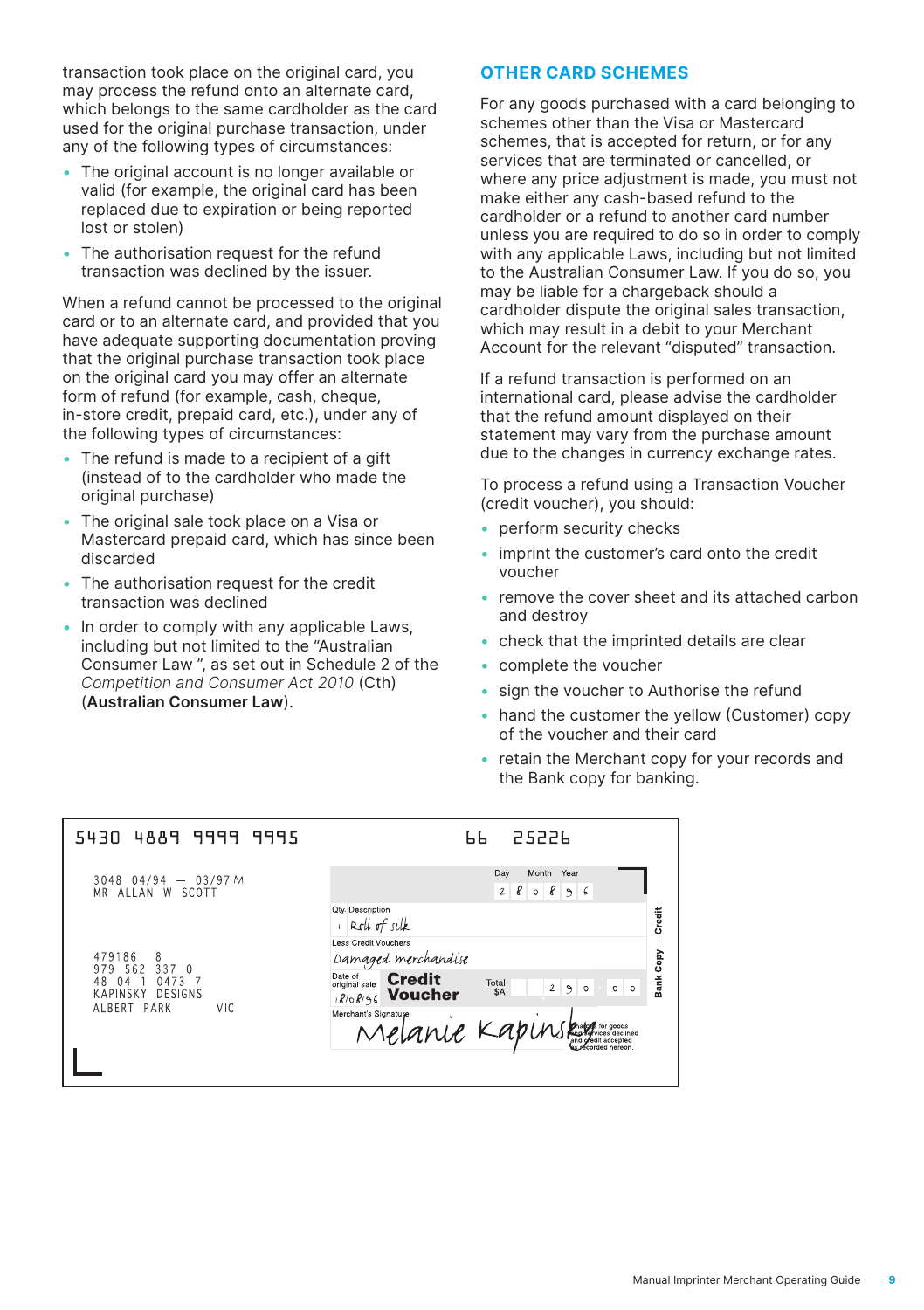### **8. Banking Vouchers**

<span id="page-9-0"></span>To receive value for your credit card transactions, you must deposit the Bank (white) copies of vouchers with a completed credit card Merchant Summary voucher or MOTO Transaction record within three business days of the date of the transactions.

#### **Preparing Your Deposit**

• If possible, produce an adding machine tape showing the value of each Sales and Credit voucher and the total value of the vouchers (or write up to 8 voucher values directly onto Merchant Summary)

 No more than 50 vouchers can be banked with any one Merchant Summary voucher

- Imprint your ANZ Worldline Payment Solutions Merchant Summary card on a Merchant Summary voucher
- Complete the voucher.

Place into your Merchant Summary envelope:

• Bank copies of all Sales and Credit vouchers

Full merchant number is to be imprinted on Merchant Summary

- Bank copy of Merchant Summary voucher
- Adding machine tape (if any).

Do not pin, staple, clip or fold the envelope contents.

Do not include cheques, cash or other card scheme vouchers eg. American Express, Diners Club or JCB as ANZ Worldline Payment Solutions cannot process these card types.

• Complete your normal bank deposit slip. Record the net amount of your credit card Merchant Summary on the last line of the cheque listing and add it to the total of cheques.

#### **Merchants with an ANZ bank account:**

Please deposit the completed Merchant Summary Envelope at any ANZ branch.

#### **Merchants with a non ANZ bank account:**

Please send the completed Merchant Summary Envelope with your completed non ANZ bank deposit slip to:

Not for Value Merchant Envelopes Settlement and Control Team Tower 4, Level 15, Collins Square, 737 Collins Street, Melbourne VIC 3000

|                                                                      |     |                                                                                                          | 55                                                                                  | 16102                                     |                                                                                                         |
|----------------------------------------------------------------------|-----|----------------------------------------------------------------------------------------------------------|-------------------------------------------------------------------------------------|-------------------------------------------|---------------------------------------------------------------------------------------------------------|
| <b>BISTRO</b><br>DURRELLS<br>SOUTHPORT                               | QLD | List vouchers below or<br>Important<br>supply adding machine<br>tape<br>8<br>$\theta$<br>$O$ $O$         | Day<br>Cross this box if<br>$\overline{2}$<br>credit value is<br>greater than sales | Month<br>2<br>6<br>$\circ$                | Year<br>Summary<br>6<br>$\gamma$                                                                        |
|                                                                      |     | Voucher type<br>27<br>$\Omega$<br>$\subset$<br>$\circ$<br>8<br>O<br>$\circ$<br>$\circ$<br>Sales Vouchers | No.<br>of Items<br>6                                                                | Dollars<br>$\mathbf{2}$<br>$\overline{r}$ | Cents<br>ℓ<br>$\circ$<br>$\circ$                                                                        |
| 108902 8<br>568<br>979<br>437<br>6                                   | OLD | 6<br>$\theta$<br>$\mathcal{L}$<br>00<br>22c<br>O<br>$\circ$                                              | Less Credit Vouchers<br><b>Merchant</b><br>Total                                    |                                           | Merchant<br>೨<br>೨<br>$\circ$<br>$\circ$                                                                |
| 48<br>2<br>0478<br>5<br>04<br><b>BISTRO</b><br>DURRELLS<br>SOUTHPORT |     | $\epsilon$<br>$\circ$<br>$\mathbf{1}$<br>o<br>$\circ$<br>٩<br>$\sim$<br>$\circ$ $\circ$<br>٠             | \$A<br><b>Summary</b><br>Merchant's Signature                                       | $\mathbf{2}$<br>$\varsigma$               | ಿ<br>$\circ$<br>$\circ$<br>Copy                                                                         |
|                                                                      |     | Total<br>$$2$ $~5$ $~1$<br>$\ddot{\phantom{1}}$<br>$O$ $O$                                               | B Durrel                                                                            |                                           | Bank<br>This form and the<br>vouchers herewith are<br>legible and undamaged<br>in any material respect. |
|                                                                      |     |                                                                                                          |                                                                                     |                                           |                                                                                                         |

**IMPORTANT:** Make sure that the envelope contains only credit card vouchers.

### **ENVELOPES WHICH HAVE A CREDIT VALUE**

When the value of credits is greater than sales, enter an 'x' in the box on front of Merchant Summary envelope. When you bank the vouchers, hand the teller cash or cheque(s) to the value of the net credit amount.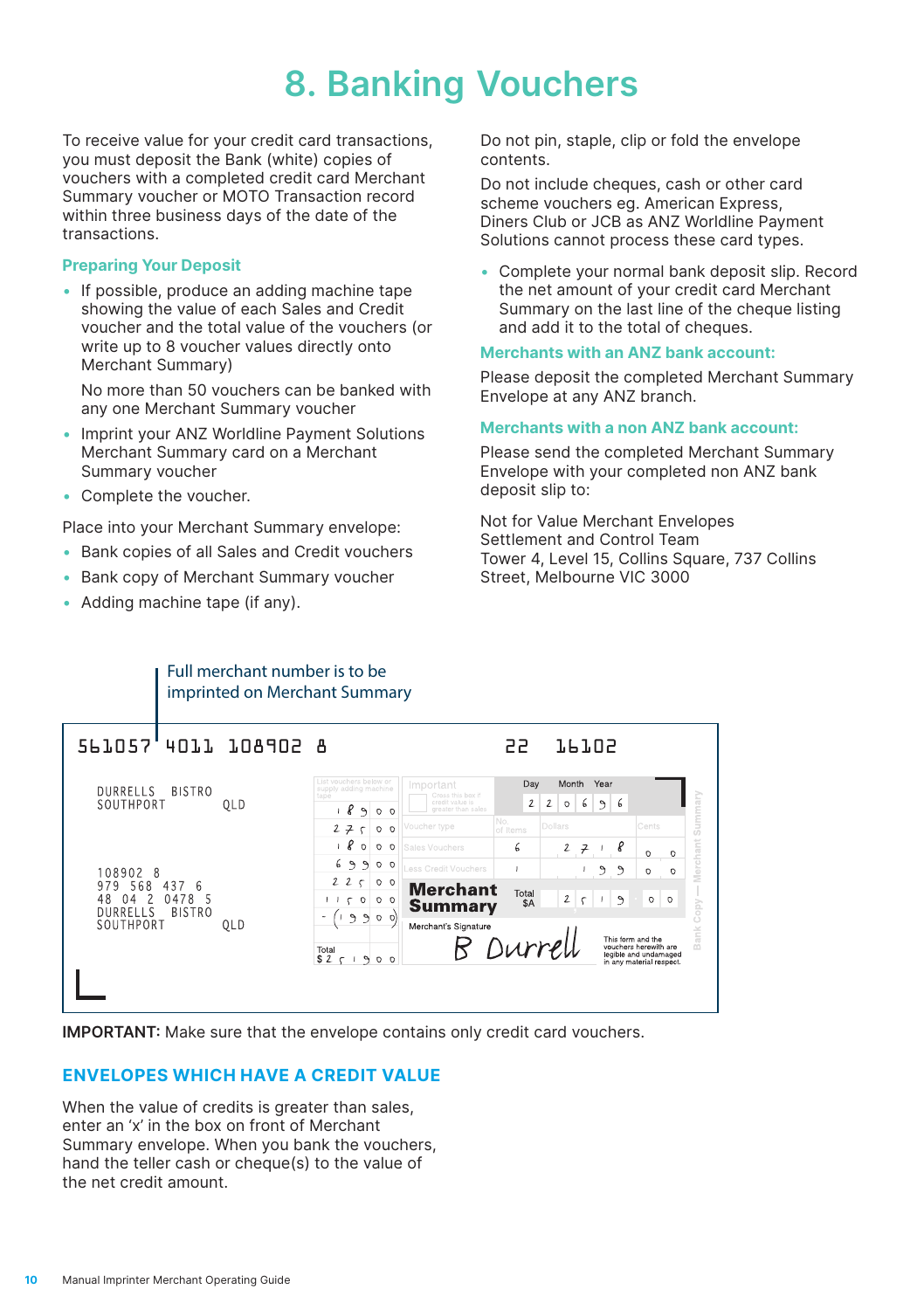<span id="page-10-0"></span>

### **9. Errors and Disputes**

Vouchers from credit card transactions which cannot be processed are debited from your bank account and returned for correction. This is known as a Return and Correction (R&C) but may also appear on your Merchant Statement as MTL (Monetary Transmission Log).

#### **Typical Causes of R&Cs are…**

- Incorrectly completed vouchers (e.g. incorrect additions on Merchant Summary vouchers)
- Incomplete information (e.g. unreadable card imprint on voucher)
- Banking of vouchers from other schemes (e.g. American Express).

When you receive an R&C, there will be an explanation of why it cannot be processed. Make sure you rectify the problem before re-submitting the voucher for processing.

### **CHARGEBACKS**

Please refer to the General Conditions of your ANZ Worldline Payment Solutions Merchant Agreement. You may be charged back for the value of a Transaction where you have failed to comply with your obligations as stated in this Merchant Operating Guide or otherwise included in the

General Conditions of your ANZ Worldline Payment Solutions Merchant Agreement.

Chargebacks can occur for a number of reasons such as:

- A Transaction has been processed using an invalid card (i.e. the card has expired or is not yet valid)
- A sale over your Floor Limit is processed without Authorisation
- A split sale is processed using two or more vouchers to avoid obtaining Authorisation
- A manual Transaction has been processed on an unembossed credit card
- A credit voucher was not processed for returned goods
- A sale is processed without the customer's signed authority.

A Transaction will also be charged back to you if a cardholder disputes a Transaction and you are unable to produce evidence to defend that dispute (for example, copies of the relevant Transaction Vouchers). If you need assistance understanding a particular Return and Correction or Chargeback, please contact ANZ Worldline Payment Solutions during business hours.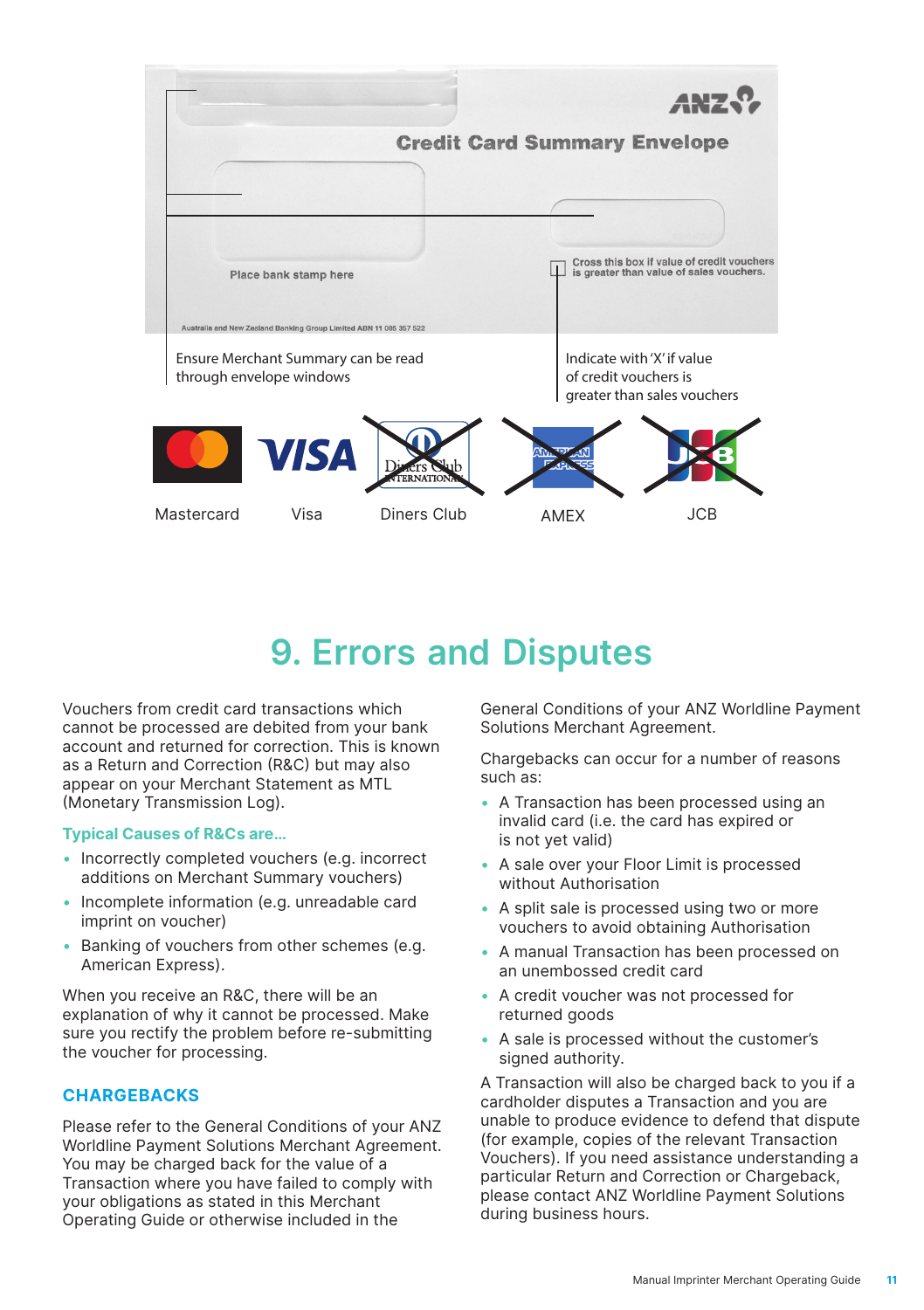### **10. Security of Information**

### <span id="page-11-0"></span>**PCI DSS AND DATA STORAGE**

What is the Payment card Industry Data Security Standard (PCI DSS)?

PCI DSS is a set of standards implemented by the card Schemes, Mastercard – Site Data Protection (SDP), and Visa – Account Information Security (AIS), to manage the risk to merchants of data breaches or hacker access. The standards apply to all merchants who store credit card data in any formation, have access to credit card details, or have systems which enable internet access to their company by the public.

#### **Benefits to your business**

- Ensuring the security of cardholder data can lessen the likelihood of a data breach being traced back to your business
- Your business will experience continued patronage due to customers' confidence in the secure storage of vital information
- Helps to identify potential vulnerabilities in your business and may reduce the significant penalties and costs that result from a data breach.

Failure to take appropriate steps to protect your customer's payment card details means you risk both financial penalties and cancellation of your Merchant Facility in the event of a data compromise.

### **KEY AREAS OF FOCUS**

PCI DSS covers the following six key principles:

- Build and maintain a secure network
- Protect cardholder data
- Maintain a vulnerability management program
- Implement strong access control measures
- Regularly monitor and test networks
- Maintain an information security policy.

### **WHAT YOU NEED TO DO**

Mastercard and Visa have created a set of tools and resources to assist you to implement the PCI DSS. Visa's program is called Account Information Security (AIS). Mastercard's program is called Site Data Protection (SDP).

For more information on working towards PCI DSS compliance, visit the PCI Security Standards Council website at: [pcisecuritystandards.org/index.shtml](http://pcisecuritystandards.org/index.shtml)

### **STORAGE OF PROHIBITED CARDHOLDER DATA**

As a merchant, it is vital to protect your customers as well as your business against misuse of credit account information. It is essential that you do not store prohibited cardholder data after a transaction is completed.

Specific data such as a cardholder name, account number and the expiration date may be stored, but only if stored in accordance with the Payment card Industry Data Security Standard (PCI DSS).

Prohibited cardholder data including magnetic stripe data (track data), and Customer Verification Value (CVV) must not be stored after a transaction is complete. For more information into storage of prohibited data and processing procedures, please visit www.visa.com.au/support/small-business/ security-compliance.html.

Do not divulge cardholder information (eg. card numbers) or allow equipment to be used by unauthorised persons.

### **FILING VOUCHERS**

Make sure you keep your copies of all credit card Transaction vouchers or MOTO Transaction records and associated order details in a secure place for at least thirty months in case a Transaction is disputed.

For easy retrieval of vouchers, file them in Merchant Summary date order.

Check your Merchant Summary or MOTO total against your monthly ANZ Worldline Payment Solutions Record of Merchant transactions.

At the end of the 30-month period, you must destroy any cardholder data relating to the Transaction. You must ensure that any document containing any cardholder account number is securely destroyed in a manner which makes that information unreadable.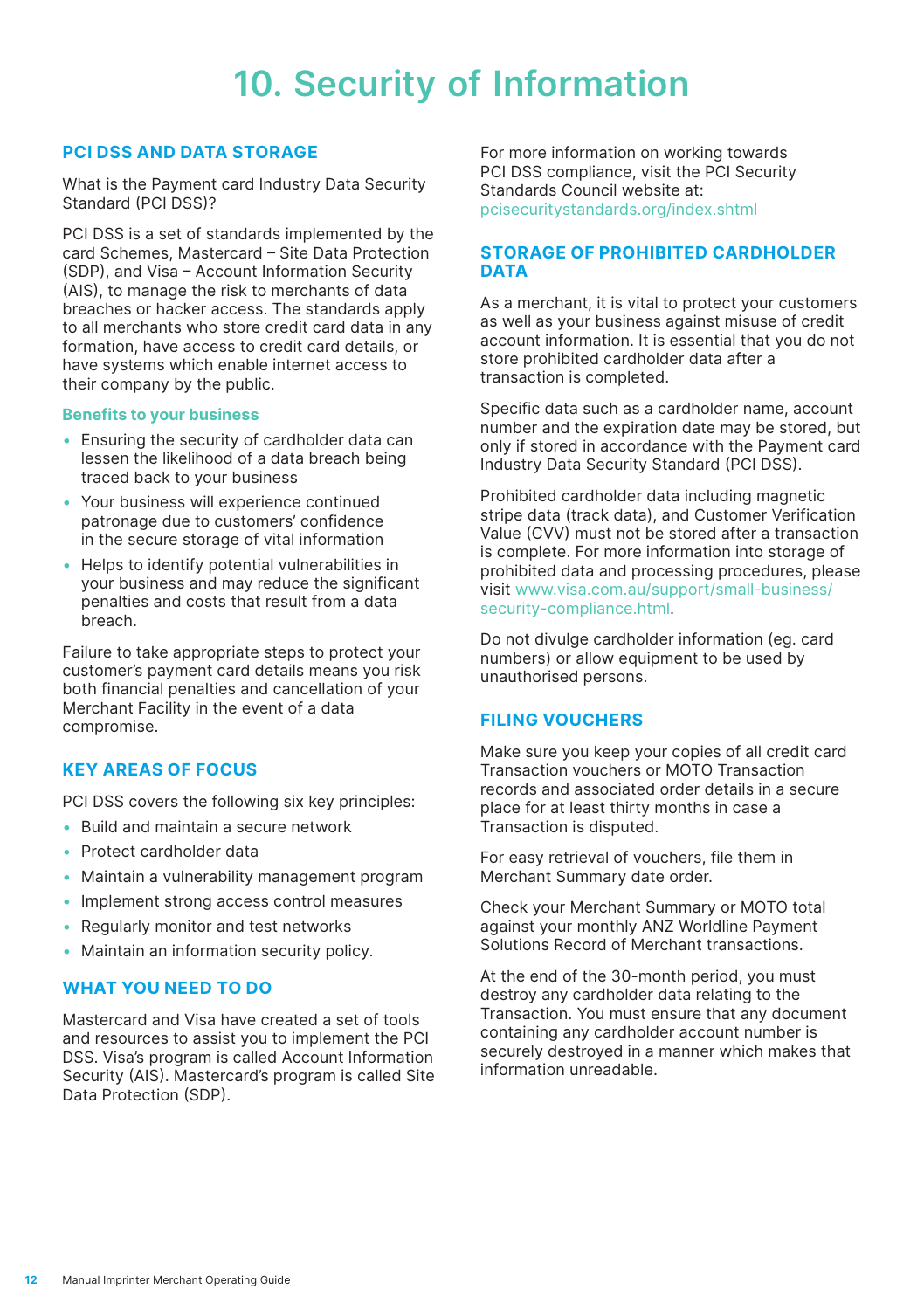### **11. Stationery**

<span id="page-12-0"></span>ANZ Worldline Payment Solutions supplies you with:

- Imprinter
- Sales and Credit Vouchers
- Merchant Summary Vouchers
- MOTO pad (if authorised)
- Merchant Summary Envelopes
- Telephone stickers, window decals and other point of sale material
- This Merchant Operating Guide.

To re-order ANZ Worldline Payment Solutions stationery, please order online at anzworldline.com.au or contact ANZ Worldline Payment Solutions on 1800 039 025 (Option 1). Allow up to 10 business days for delivery and remember to check your stationery levels regularly.

### **12. Change of Business Details**

Your Merchant Agreement describes various situations in which you must notify us of a change to your circumstances. Please contact ANZ Worldline Payment Solutions on 1800 039 025 if there are any changes to your:

- Business name and/or address
- Business type or activities including changes in the nature or mode of operation of your business
- Mailing address
- Bank/branch banking details
- Telephone or fax numbers
- Business ownership.

Should your business be sold, cease to trade or no longer require an ANZ Worldline Payment Solutions Merchant Facility, please contact ANZ Worldline Payment Solutions on 1800 039 025.

The ANZ Worldline Payment Solutions General Conditions sets out your obligations when your business is sold, ceases to trade or no longer requires an ANZ Worldline Payment Solutions Merchant Facility.

You must ensure that all stationery, promotional material, Transaction Vouchers, card Imprinters and equipment (including Electronic Terminals) is returned to ANZ Worldline Payment Solutions, based on the closure instructions provided by ANZ Worldline Payment Solutions.

**Please Note:** It is the authorised merchant's responsibility to ensure that the Merchant Facility is returned. Failure to do so, may result in the continual charge of Equipment Fees until all equipment is returned in accordance with condition 16(iv) of the ANZ Worldline Payment Solutions General Conditions.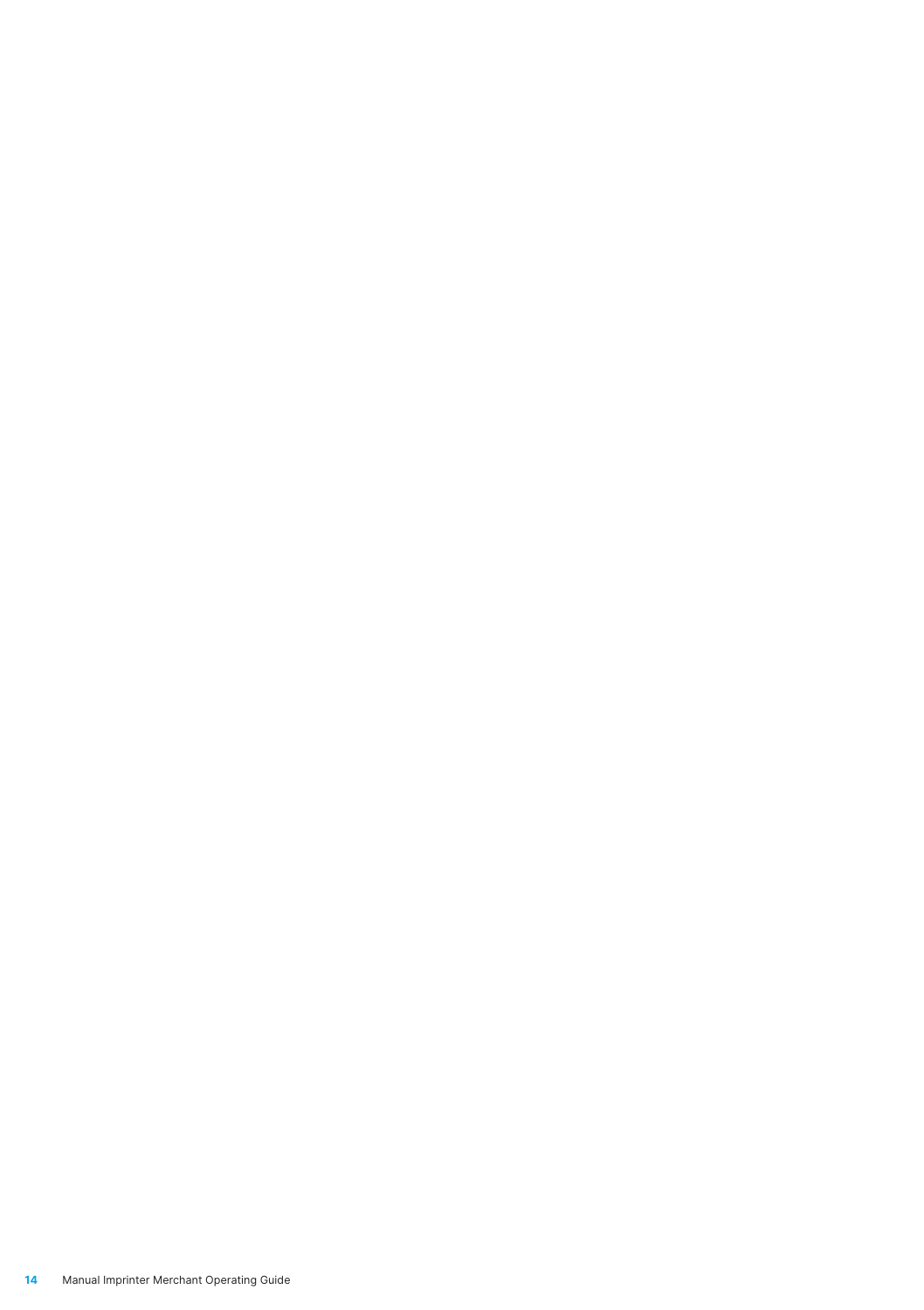

### About ANZ Worldline Payment Solutions

On 15 December 2020 Australia and New Zealand Banking Group Limited announced that it was setting up a partnership with Worldline SA to provide leading payments technology and merchant services in Australia.

The joint venture formed by ANZ and Worldline SA is known as **ANZ Worldline Payment Solutions** and aims to give merchant customers in Australia access to Worldline SA's market-leading payments technology and future innovations. ANZ Worldline Payment Solutions commenced operations on the 1st April, 2022.

Pairing Worldline SA's global leadership with ANZ's local expertise and existing relationships, ANZ Worldline Payment Solutions aims to offer fast, reliable and secure point-of-sale and online payment acceptance for merchants and their customers in Australia, and strives to deliver a suite of competitive products and an innovative roadmap to help your business grow.

ANZ Worldline Payment Solutions means Worldline Australia Pty Ltd ACN 645 073 034 ("Worldline"), the provider of merchant solutions under the Merchant Agreement. Worldline is not an authorised deposit taking institution (ADI) and entry into the Agreement is neither a deposit nor liability of ANZ or any of its related bodies corporate (together "ANZ Group"). Neither ANZ nor any other member of the ANZ Group stands behind or guarantees Worldline.

**Instructions appearing in this Merchant Operating Guide form part of your Merchant Agreement and may be varied or replaced by ANZ Worldline Payment Solutions at any time.**